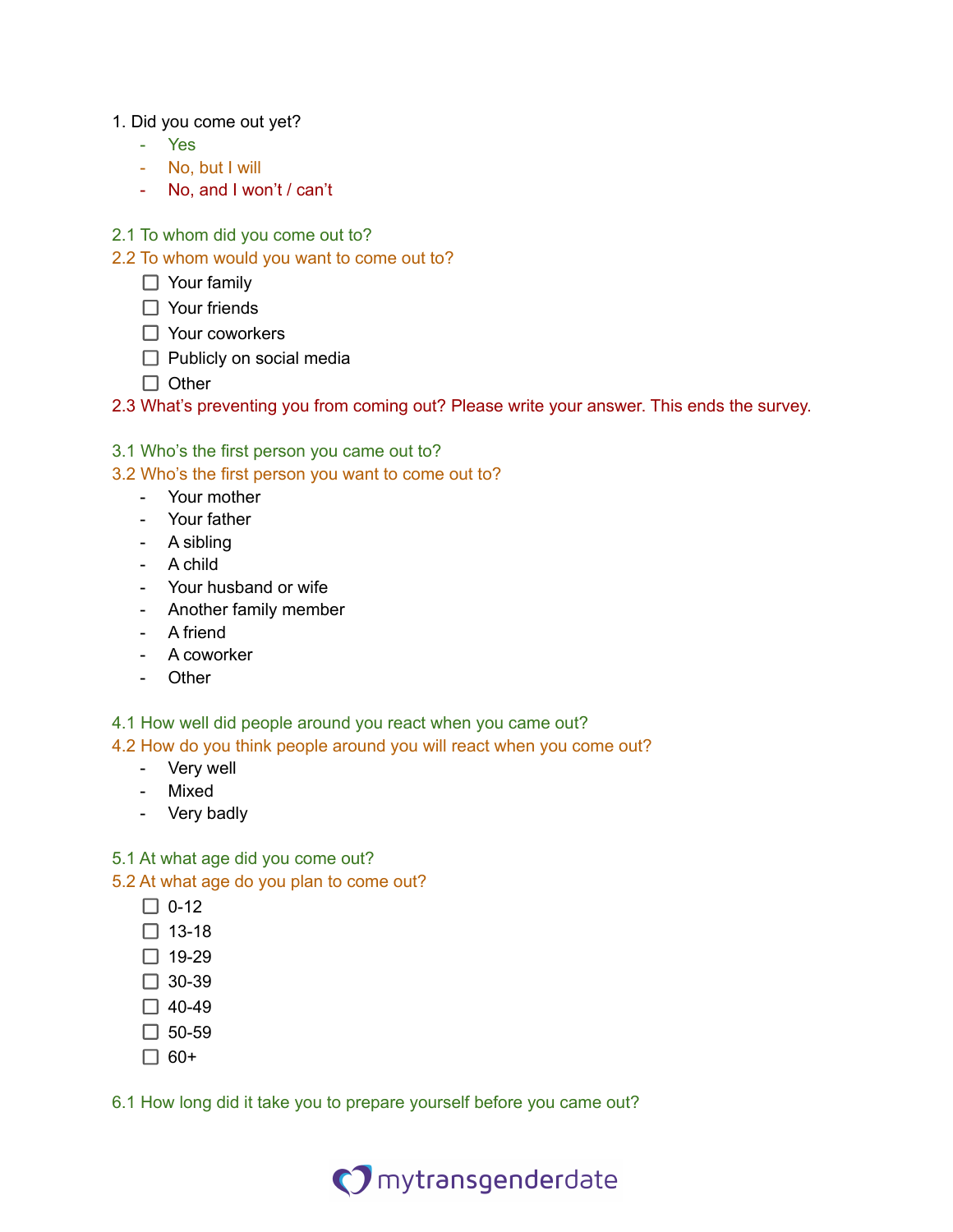6.2 How long do you think you need to prepare before you come out?

- Less than a year
- Between 1 and 5 years
- Between 5 and 10 years
- More than 10 years

7.1 Did you lose your job or a job opportunity as a result of coming out?

7.2 Do you think you can lose your job or a job opportunity as a result of coming out?

- Yes
- No

8.1 Did you lose friends as a result of coming out?

8.2 Do you think you will lose friends as a result of coming out?

- Yes
- No

9.1 Did you lose family as a result of coming out?

9.2 Do you think you will lose family as a result of coming out?

- Yes
- No

10.1 Have you come out multiple times for multiple reasons? (eg first as gay and then as trans, or vice versa, or others, etc)

- Yes
- No

11.1 How hard was it for you to come out? 11.2 How hard is it for you to come out?

- Not really a problem
- Difficult but doable
- Almost impossible

## 12.1 Where did you find help for coming out?

12.2 What, for you, is the best way to find help for coming out?

- $\Box$  Online communities, forums
- $\Box$  People around you
- $\Box$  Organisations
- $\Box$  No need help
- 13.1 What would you say is the overall outcome of you coming out?
	- Positive
	- Neutral
	- Negative